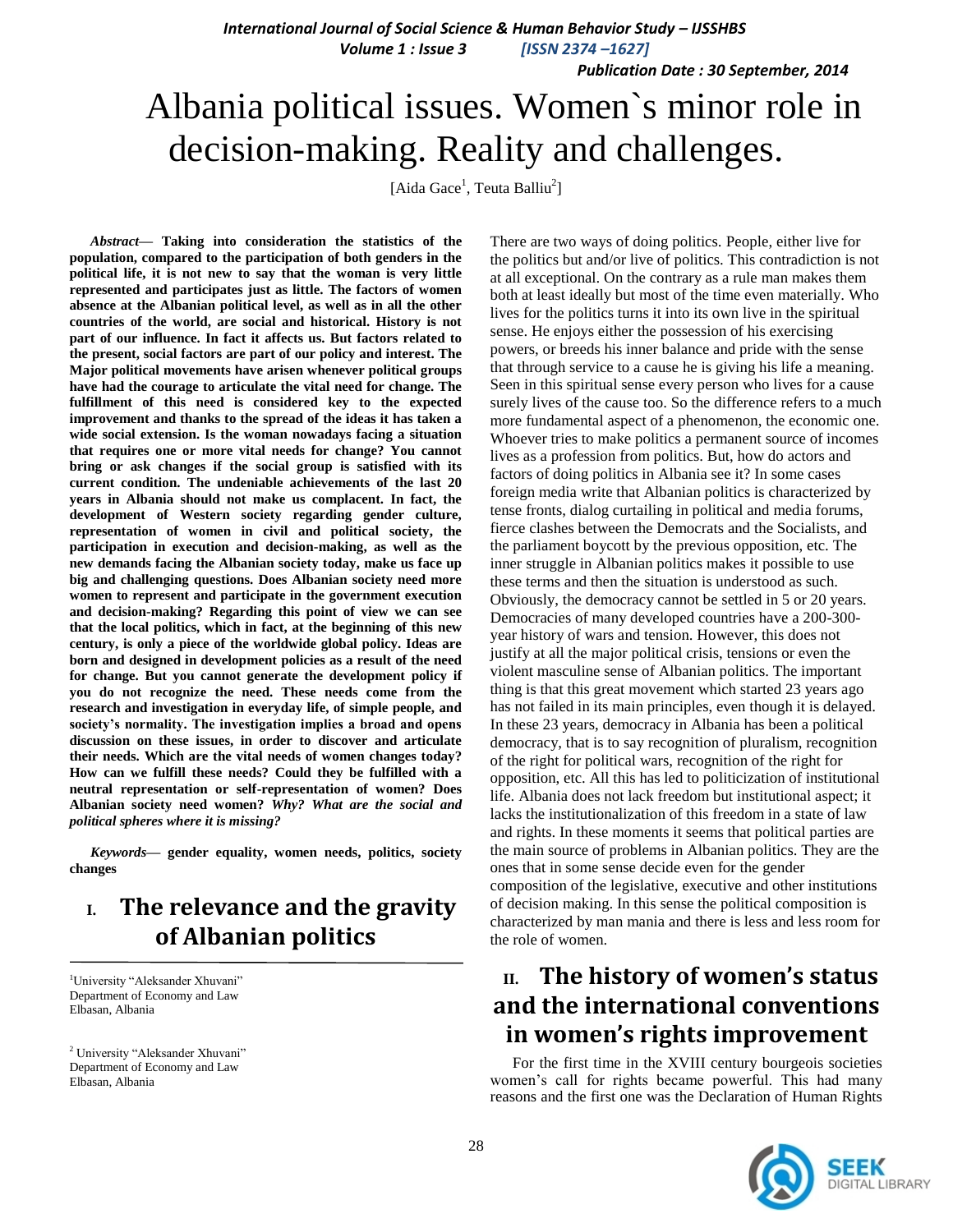### *International Journal of Social Science & Human Behavior Study – IJSSHBS Volume 1 : Issue 3 [ISSN 2374 –1627]*

#### *Publication Date : 30 September, 2014*

on the basis of natural law in France and in the United States which started the requests for gender equality. Thanks to the development of capitalist productive work, the work place and the residence were increasingly being separated from each other. This led to the redefinition of labor division between the sexes. Man considered the woman as wife and mother whose work enabled the success of the man outside the house. Women were "liberated" from work which provided economic incomes, women in the family should create a private shelter which replaced in a harmonious way the word outside the profession, and the competition for money and power. Companies of that time did not allow women, or furthermore prevented them from being genuine competitive in different areas. They were excluded from many political decisions, economic and sometimes even private ones. Women had limited education possibilities, no right of administration on their properties; they could not sign any agreements or work without the consent of the husband. At the same time several conditions were created for setting minimum wages for women who worked and for their exploitation. Almost a century later the same picture appeared in the United States of America. Women's and girls' attempts to be active in political life were considered deviant behavior. Since then, mentalities and practices of women"s involvement in political activities have changed not only in Europe and America but in other regions of the world. This situation was suitable ground for the first public requirements and for equal rights and opportunities for women. Universal declaration of Human Rights affirms the principle of non-discrimination and proclaims that all human beings are born free and equal in dignity and rights and that everyone can enjoy all the rights and that everyone can enjoy all the rights and freedoms proclaimed in the Declaration, without difference especially because of sex. However, the International Covenants on Human Rights, various UN documents and its specialized institutions regarding equality of rights continue to be subject to significant differences. The discrimination exercised against women was considered incompatible with human dignity and the family and society well-being. The importance of the contribution of women in the political, social and cultural live is clear. It is even clearer their role in the family especially in the education of children. It is considered necessary to be legally and factually universally recognized the principle of equality between men and women. The General Assembly of the United Nations on November 7, 1967 solemnly declared that "discrimination against women for the fact that denies or limits the equality of women with men is fundamentally unjust and constitutes a violation of human dignity" (Article 1of Resolution 2263). It is necessary that the principle of equality of rights between men and women should be applied in all states in accordance with the principles of the United Nations Charter and the Universal Declaration of Human Rights (Article 11, Resolution 2263), the Declaration on the Elimination of Women Discrimination). Women"s political rights are also guaranteed by the Convention on the Political Rights of Women (Resolution 640). The Convention guarantees that everyone has the right to participate in the running of public affairs of his country either directly or with the mediation of their freely elected representatives and to participate in equal terms in public functions of the country giving in this way

equal conditions to both men and women in exercising political rights (article 11). Women have the right to be elected in equal terms with men in all publicly elected bodies which are created on the basis of national legislation without discrimination. Considering the content of this provision and the obligation that UN member states have towards every resolution issued by this organization Albania also had the obligation to include these guaranteeing and legal protections for women in the national legislation. Therefore the legislation exists but what are the obstacles of non-representation. Which are the reasons for such a low percentage of women in decision-making? Let us analyze the causes.

# **III. Being a woman under the tradition cyclone and the Albanian unwritten law**

Albanian society had a patriarchal character as it did not value women very much. The names of our male ancestral could be recognized up to twenty generations, whether the names of the females were forgotten after two or three generations. The words of the unwritten law say: "Men have blood, while women have gender" that is to say men have their origin and women have relatives and "woman is somebody else"s daughter" that is she can come from everywhere and she has no origin. Just as in all patriarchal societies the whole property and rights belonged to men. So when a man got married the house belonged only to him and not to his wife. Neither religion nor law obliged the husband to divide with her the material goods. Further the unwritten law states that "woman is a bag to carry things" namely her role is to raise children. Given that the unwritten law forbade her to hold relations with the outside world until she grew old it was the husband who did everything. The unwritten law again states that husband is wife"s head so he could punish her for disobedience or bad behavior. Customary law stated that every married woman had the right to go and meet her family at least once a year. Women lost their identity and their name. If a woman got married she was no longer called with her name. Her husband was reluctant to call her with her name and the others distinguished her as the new of this or that and later as his "wife" or "old lady". So as her name was not used it was lost. This thing leads to the isolation of women from the outside world. Since even the heritage did not take into account the property"s transfer to females their names were not appreciated and remembered.

# **IV. The impact of the Islamic Conversion process**

While in some regions the society regulated its relations through unwritten rules, the rest of the country was affected by the process of Islamic Conversion (under the influence of the Ottoman occupation). Under the influence of the Muslim constitution called Sheriah, women were "covered" and in this way isolated from the outside world and non-participating in

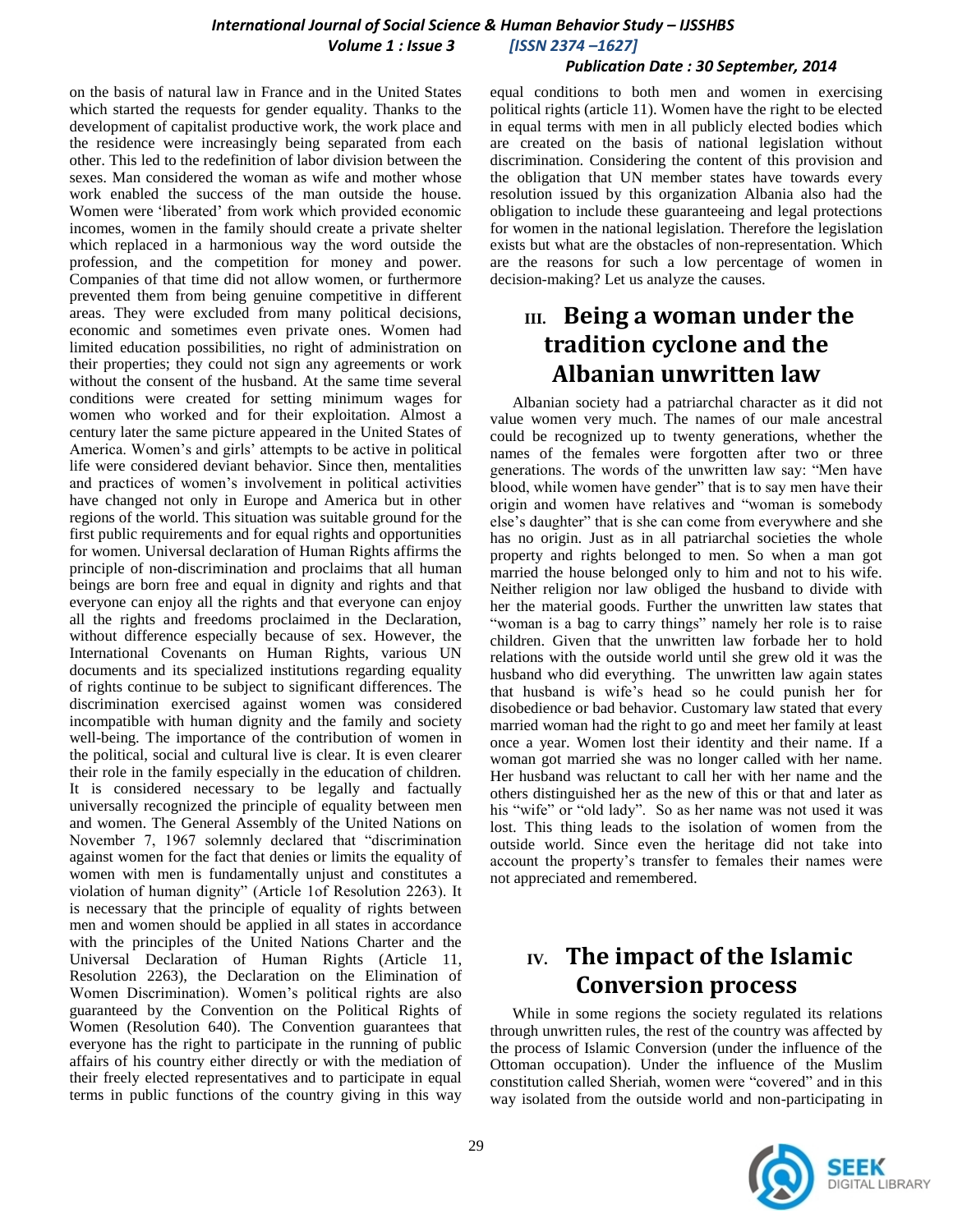#### *Publication Date : 30 September, 2014*

any state administrative jobs. This period lasted for a long time and it returned in a tradition. Women's figure was underestimated and it suffered the impact of the men"s power, especially within the family. During the King Zog I governance and under the influence of the Italian state many areas of life felt a kind of impact. This thing happened in architecture, economics, legislation, culture and society emancipation as well. Of course for the sake of tradition, economic conditions and other factors of real life social status did not improve. During Communism veil holding was stopped through a special law which said that women should be "discovered". The impact of the law created two different systems of thinking. At the first one woman should affect social life and at the second she should induce traditionswoman in family service. Despite the vague efforts the women"s status remained stub. It was true that women worked and enjoyed certain rights in labor relations, but if we would view her own mentality and society"s mentality in general she remained under the influence and power of man. Women were considered free under a "captive" and this understandable because the whole Albanian society remained isolated. The impact of the feminist movement for gender equality in the Europe of those years did not affect the Albanian mentality or only affected it a little due to the isolation, lack of information and state intercultural exchanges. The real hope for the growth of women"s self-esteem, and also from the whole society took off after the 90"s because women represent half of the world and has the right to exercise all political rights. The opening of the Albanian society and the Albanian"s dream that Albania would be the same as Europe brought real opportunities for women"s to be active part of the society, in the political aspect of decision-making.

### **V. Reality and challenges**

The main reasons why we have always emphasized the participation of women in politics and above all in parliament are numerous. First the equal opportunity of participating is the right of everyone. In additions studies show that countries that have less than 30% of the seats in parliament occupied by women are less democratic and more discriminating countries. Second, women and men have different perceptions on priority policies of a country. The evidences suggest that women are included in laws from which women, children, and families benefit. Consequently, equality in representation provides better protection to women and their issues. The third element, and the most important, is that the evidences speak for improvement and reduction in corruption cases thanks to the participation of women. Of course nowadays in this reality of low participation of women in politics the fact that the political struggle in Albania in these 23 years has been and continues to emerge as a men"s war, has a considerable impact not in which there is little space for women participation, which by nature is fragile compared to the "fighting" attitude of men. The way politics is conceived, developed and implemented in our society and the lack of its civilizing qualities, its rudeness, the swearing, and insults make a serious obstacle for considering politics and decision-making a "natural environment" even for women. Politics in this context as a content and as a form has its own responsibilities for the low level of women"s representation in the highest levels of politics ranging from the parliament to the lower organs of local government. In a population whose 50% consists of women the participation in decision-making positions of both sexes should be in the same quota. In reality the figures of the whole world talk about societies run by men and where the participation of women is mainly enforced by international organizations. The information in the following chart (Fig. 1) clearly shows women"s low participation in the Albanian parliament.



Figure 1. Women % in parliament towards the total number of deputies. Source: INSTAT

Women representation not only in Parliament but also in local level institutions is minimal. The second chart (Fig. 2) clearly shows the low percentage of female councilors (red columns) towards male councilors (blue columns).



Figure 2. Women councilors" percentage in local councils towards men councilors" percentage. Source: INSTAT

The minimum of women representation in state institutions and decision-making is clearly defined but it is not applied. It is true that it is defined in law and in the Election Code that women should at least represent 30% of the parliament (legal obligation) but such thing has not become reality due to lack of political will. The level of women participation in political life should grow and this is considered a necessity now. Of course there is an increase of this level during the recent years but they should at least reach the figure of 30% required by law. The solution does not lie only at the law as it is only a link and not a process to enable true representation of women in decision-making. We need to have political will for this,